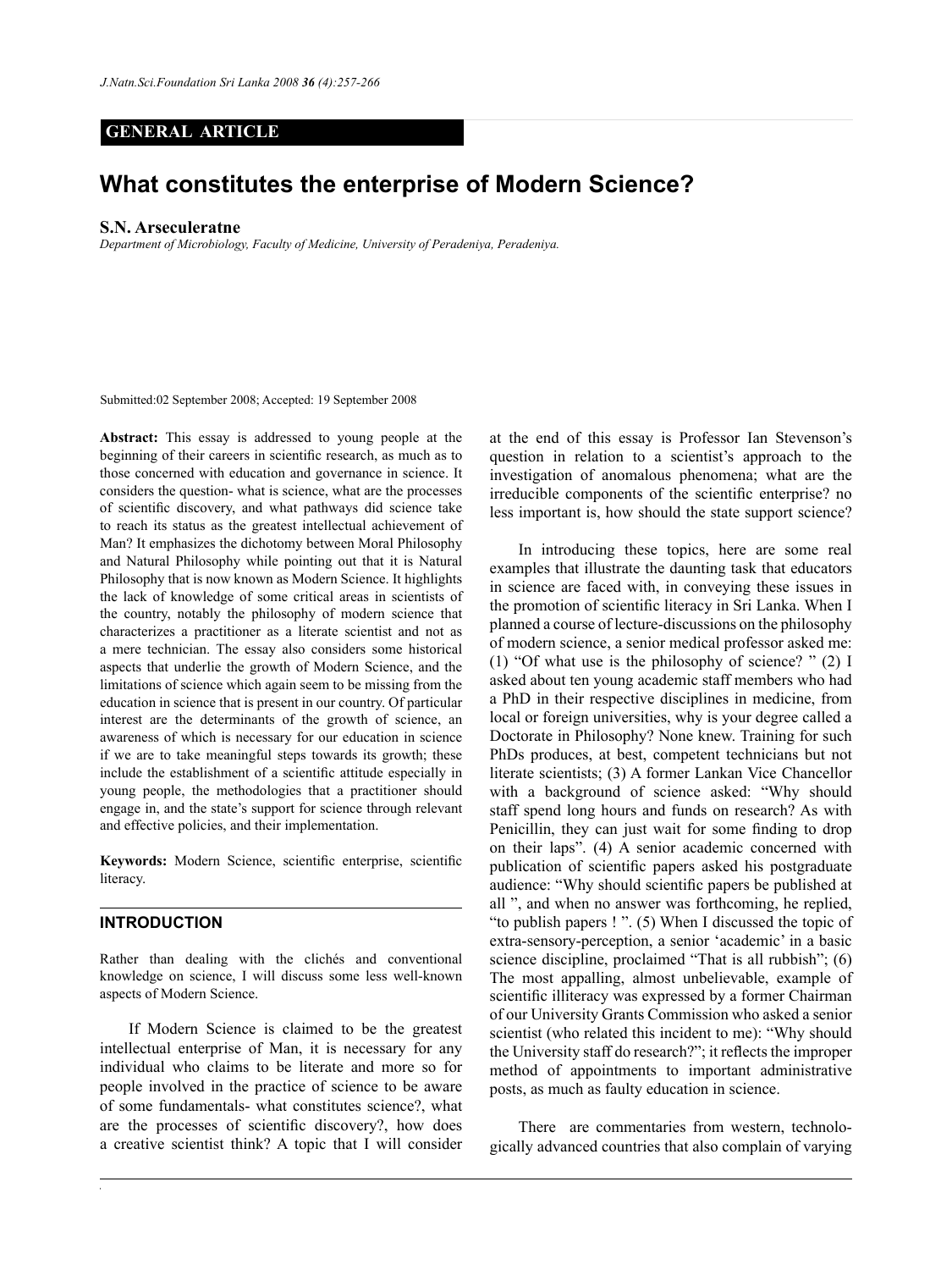degrees of scientific illiteracy in those countries;<sup>1</sup> an example from my experience is (7) of a senior 'scientist' reviewing our paper submitted to a leading microbiology journal in the US, appeared not to know the difference between an antibiotic and a disinfectant.

## *What is science?*

'Modern Science' is the systematic (I avoid the controversial word 'objective') exploration of Nature with defined, sometimes ill-defined methods, that begin with a scientific attitude of mind. I'll discuss that 'attitude' later. I did not use the word 'objective' because no seriousscientific study can be done withoutsome prior conditioning however unintentional it is; in other words 'facts are theory-laden', hence 'dispassionate inquiry' is a myth.

There are different kinds of science depending on their methods of exploration, the abstract sciences of mathematics and theoretical physics that use 'thought experiments', and the empirical sciences that include natural sciences in which empiricism is an integral mode of exploration. Further afield are the so-called soft sciences, of psychology, sociology and anthropology.

I consider it to be an exploration of what is analogous to the visible parts of the electromagnetic spectrum that we can see or hear because basically science, natural science mainly, operates through our senses or extensions of it, such as microscopes or instruments. It is a codified, organized body of knowledge; from the 'facts' that have been revealed and when a group of facts could be strung together, one gets scientific Laws; eg. Newton's Laws of Motion. At a higher level, tentative guesses are possible when the observed facts are coherent and then these hypotheses are further explored by experimentation. The process of peer-review of submissions of research, enables hypotheses of one worker to be tested by another worker. More sturdy is a Theory which provides a complete view of the phenomena that have been studied. According to Karl Popper<sup>2</sup>, a theory should also be capable of further exploration and he regarded its validation to be rather through the process of 'falsification'rather than 'verification'. This is analogous to the testing of the durability of cars during the gruelling Paris-Dakar motor rally. Further a valid theory should be capable of making predictions which then, in turn, can be tested, if experimental conditions are available; Hoodbhoy<sup>3</sup> gave an example of Super String theory, for the investigation of which an enormity of the energies required; in the absence of such conditions, this theory fails the falsification criterion. An interesting exercise is to consider whether Darwin's Theory of Evolution is a theory at all; Iqbal's discussion<sup>4</sup> of the relevance of

Popper's idea of 'falsification' to biological sciences, is interesting.

If the original theory does not stand up to attempts at falsification then it has to be replaced by a new theory. Theories could also be replaced or really extended, if their original scope did not allow of accommodating different conditions; for example, Hoodbhoy<sup>3</sup> again, cites the example of Newtonian mechanics extended by those of Einstein. These examples also illustrate Kuhn's terms5 'normal science' and 'revolutionary science'; the former akin to stepwise, incremental knowledge in a given discipline, and the latter to Einstein's mechanics which created a new 'paradigm' or a paradigm shift from Newtonian mechanics; this term 'paradigm shift' has now become a cliché for radical changes of all kinds of mind-sets.

A simple view of the progression from Nature to facts to hypotheses and theories used the term 'induction' from facts to hypotheses from which then are derived by a process of 'deduction', further routes to testing. But the actual process of building-up this edifice of science that we now have is regarded as being more complicated; a 'hunch' or an elementary hypothesis could be entertained without a mass of facts and from this hypothesis can be deduced avenues for validating it; this has been termed the Hypothetico-Deductive method.

Returning to the spectrum-analogy of natural phenomena, what lies below it (analogous to the 'infra red', radio waves and microwaves) or what lies beyond it (analogous to the 'ultraviolet', cosmic rays and X-rays) that we cannot directly sense have to be recognized because one aspect of scientific literacy is the recognition of what is outside the paradigms of current science; there are also areas of Nature that modern science has not yet been able to understand or explain, which however have been to some extent explored, but which foolish, arrogant, pseudo-scientific, scientifically illiterate practitioners of scientific disciplines, regard as nonsense. This means that scientific literacy must include an understanding of the limitations of science. Within conventional science itself are phenomena that are wellknown such as gravity; we can measure it but nobody knows how it operates. These considerations indicate that science, thus far, provides only an approximation to the 'truth', but then, one can ask, as Pontius Pilate did, the metaphysical question, "What is truth?"

#### *The history of science*

In 1980 when I spoke on "The basis of our self-reliance in Science and Science-based Technology" at a seminar of the SLAAS, I referred to the existence of scientific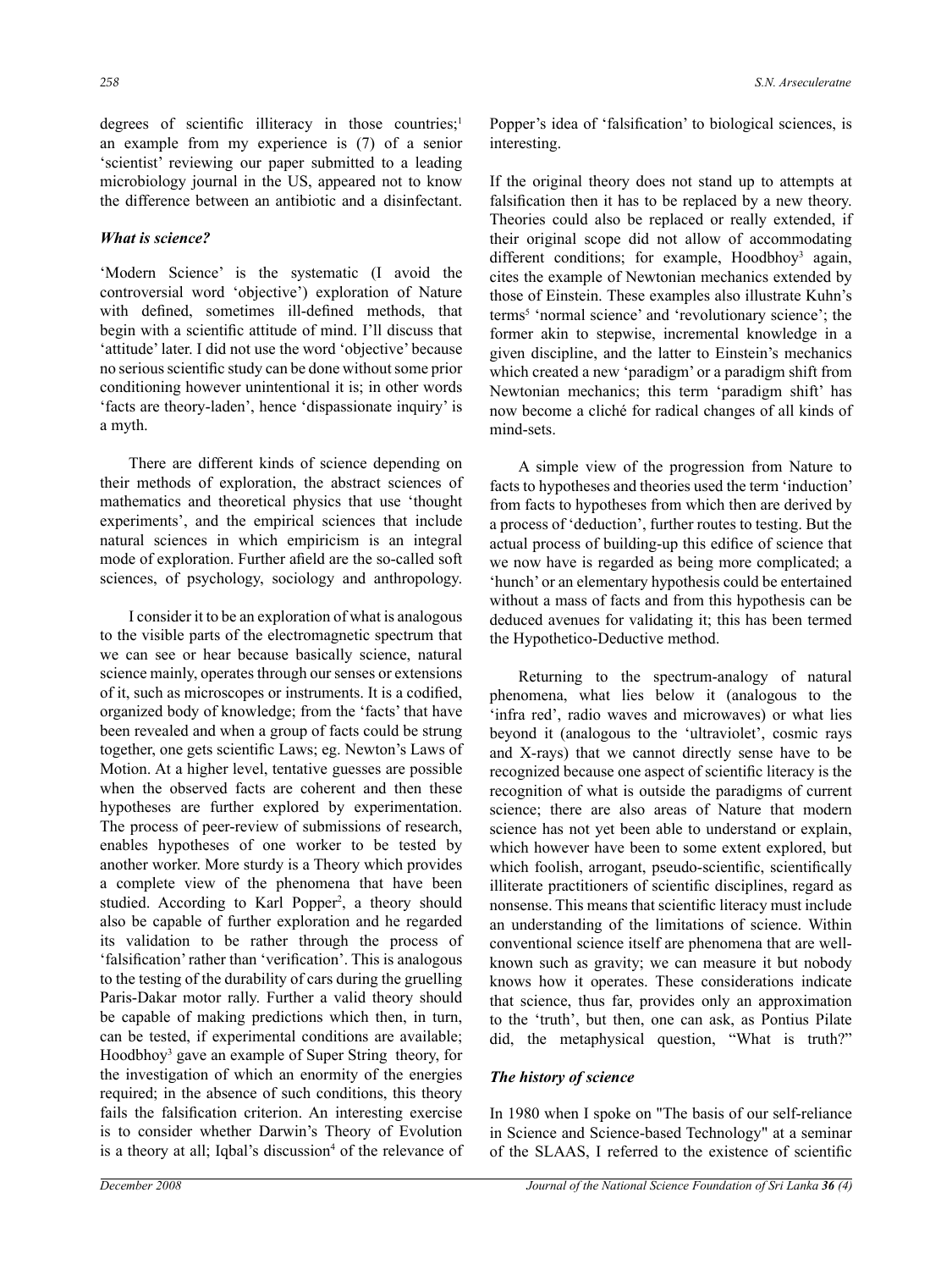activity in ancient cultures including the south Asian culture especially of India. There were fundamental advances such as the concept of 'zero', and in mathematics, astronomy, alchemy, medicine; these roots contributed to the rapid growth of Modern Science, and the so-called Scientific Revolution, in western Europe. Several western authors have written on the European origins of Modern Science, and so have Asian authors; for example Hoodbhoy3 (Pakistan - MIT Cambridge, Mass. USA) wrote: "But the historical fact is that it was in the West where Modern Science began". Let me make a bold but well-considered and non-negotiable statement. Lankan culture as a subculture of India's culture<sup>7</sup> had methodologies of research in Ayurveda, centuries ago, analogous to those in Modern Science;<sup>8</sup> topics he considered were – valid knowledge, assessment of circumstances, the investigator himself, physiological norms, criteria (selection, grouping of patients, criteria of cure), comparative analysis, chance and statistical analysis, discussion, conclusion, presentation of paper. The resemblance of this list to the protocol of a modern research project is remarkable. These attitudes and orientations seem to have disappeared until western colonialism brought us Modern Science that grew in Europe over the last three or four hundred years. To that extent we were, and I would think still are, more or less, scientifically illiterate in Modern Science despite our teaching of it in schools and universities for several decades.

What we now learn and practise as Modern Science was what ultimately grew in western Europe. When we treat microbial infections now, we use antibiotics of western origin and not herbal medicines of Asian Traditional Medicine, though the phenomenon of antibiosis was known in Asia before the era of modern science. A point that arises from these considerations is that we have to be cautious lest chauvinistic views on the origins of science might arise to prevent a proper appreciation of the historical process of the growth of scientific enquiry. The comments of Smith<sup>9</sup> quoted later are perhaps the explanation for the divergent routes that science in the west and science in south Asia followed; in an essay on the latter<sup>10</sup>, it was hypothesized that Asian science was predominantly concerned with the "transformation of Nature in art" as Ananda Coomaraswamy titled his book. A religious interpretation of Nature and natural phenomena (Geisteswissenschaften – see below) appeared to have predominated over their objective analysis of Nature (Naturwissenschaften – see below) which the westerner was concerned with.

# *The growth of Modern Science; Natural and Moral Philosophy*

The ancient thinkers dealt with natural phenomena and, what we now would call, ethical issues, as an integrated intellectual enterprise. With the beginnings of modern science in the  $17<sup>th</sup>$  century, there occurred a parting of the ways when a distinction was made between Natural Philosophy (later called 'science' in the 19<sup>th</sup> century) and Moral Philosophy which we would now term Ethics. Wilhelm "Dilthey argued that the method of human sciences necessarily differs from that of the Naturwissenschaften. Knowledge in the latter concerns reality external to the mind and its products…. By contrast, the Geisteswissenschaften pursues objective knowledge through 'understanding' [verstehen], requiring the interpretation of meanings and their objectification in individual experience and socio-cultural products (such as art, mythology, or historical institutions)" <sup>9</sup>. Science since then was not concerned with moral philosophy which inquires into rational foundations of moral judgements (Premasiri 2007, *personal communication*). Indeed one of the prime societies of scientists, the French Academie Royale des Sciences, 'announced its intention that "in the meetings, there will never be a discussion of the mysteries of religion or the affairs of state"". Snow <sup>11</sup> recorded that "… the Royal Society, early this century, deliberately excluded from its scope the social sciences and other fields of learning which in other countries, would be regarded as part of 'science' in its universal sense". This dichotomy now gives rise to the accusations that "science cannot dictate ethical standards"12. Applications of science in science-based technology pose problems that are removed from the sphere of influence of the scientist himself, for example nuclear physics gave rise to the atomic bomb but the decision to drop it on Japan was a political decision.

In the practice of science, there are ethical standards such as ethical considerations in the handling of patients and animals, honesty in experimentation and in reporting, and acknowledgment of previous work, which practitioners are obliged to adhere to.

There are two important aspects that need mention; scientific activity has two dimensions, (1) the internal which is the psychological and intellectual activity of individual scientists whose creativity and understanding of the philosophy of science, directs their research towards the production of the data of science, and its synthesis into hypotheses and theories; (2) external determinants of the growth of science in society and its establishment as the great intellectual enterprise that it is. This aspect has been particularly evident in European science which pervaded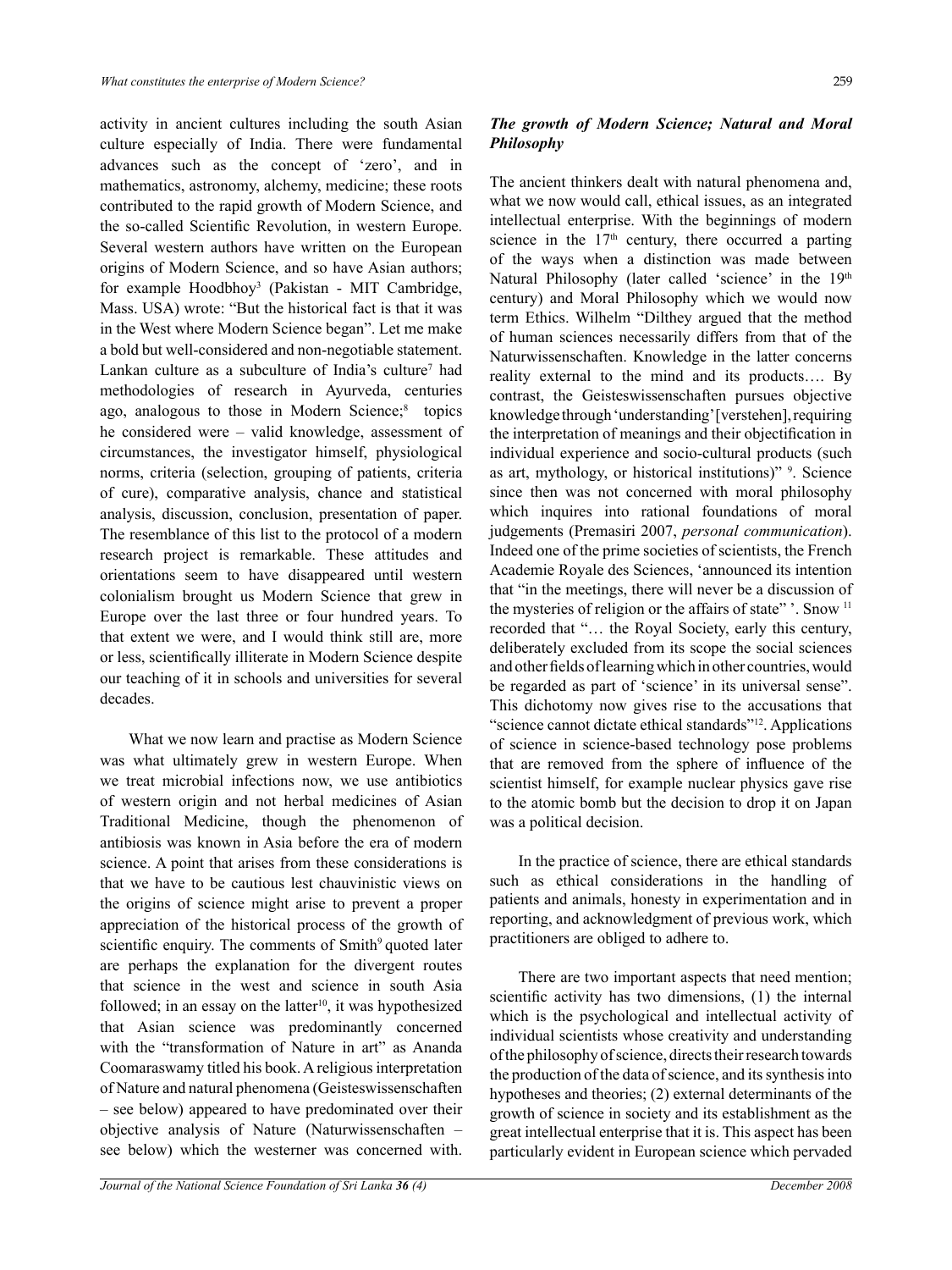society since its early days, whereas in Asia, scientific activity appears to have been beset with secrecy and isolation of its practitioners from the community of fellow investigators; that means, the practitioners of modern science are engaged in a cooperative effort and do not work in isolation from one another<sup>6</sup>. The absence of scientific societies and mechanisms for publications of scientific investigations in pre-modern Asia is similarly noteworthy.

Beyond the individual researcher/scientist is a large context that is socio-economic-political which has close interactions with the practice and sponsorship of science. This interaction is best illustrated in the variety of theories that claim to explain the growth of science in terms of socio-economic-political determinants. For example the Hessen thesis that claimed that, apart from other social, religious and temporal factors that related to developments in technology, "…the foci of scientific interest of  $17<sup>th</sup>$  century England were responses to the technological needs of emerging merchant capitalism and manufacture": 13 Zilsel's thesis "related the emergence of modern science to social change in early modern Europe":<sup>14</sup> The importance of "...the influence of economic and military preoccupations upon the foci of scientific inquiry" was considered in the Merton thesis: 14 The extensive analysis by Joseph Needham, of science and technology in pre-modern China and its failure to spearhead the Scientific Revolution that ultimately took place in Western Europe, considered determinants from "the social organization of knowledge and the social relations of production".14

Despite many writings by Indian authors on the historical development of science in India, which had important contributory roots to modern science, no single determinant, unlike those proposed by Hessen, Zilsel, Merton or Needham, appears to have been identified; yet based on these Indian writings, the view was expressed 8 that what concerned the Asians were the philosophical and religious interpretations of Nature and not the objective investigation and the nomothetic explanations of natural phenomena that scientists in the west attended to; that essay did not include the views (that I read later) of the sociologist Max Weber who wrote<sup>15</sup> in a similar vein: ".... Unlike Hellenic science, it (Indian science) did not even come near the beginnings of rational experimentation…. (In India)… all these natural science studies were also in large measure undertaken only to serve purely practical purposes (therapeutic, alchemistic, political) and the technology of contemplation…. The most important restriction issued from the focus of attention of Indian thought. In the last analysis, it was indifferent to the actualities of the world, and through gnosis, sought the one thing needful beyond it – salvation from it". Chauvinists of course would be critical of Weber's views (as on lazy natives, as Said Hussein Alatas was in his critique The Myth of the Lazy Native), but as I pointed out in my essay even Indian writers on science in premodern India had identical views. The history of science in Arabic countries was commented on by Hoodbhoy<sup>3</sup> who pointed out that Muslim science lasted for nearly six centuries and this, as Sarton<sup>16</sup> observed, is longer than Greek, mediaeval Christian, or even modern science, has lasted. On the "decline and ultimate ruin of science in the Islamic civilization", Hoodbho 3 mentioned possible explanations – "Mongol invasions, the sack of Baghdad (in 1258), the Crusades" and ultimately to military defeat. But "Rather than assign one single cause to the problem of decline, I shall instead, make an observation for which there seems to be much historical evidence. The decline of science in Islamic culture was contemporaneous with the ascendancy of an ossified religiosity, making it harder and harder for secular pursuits to exist". To that extent, there appears to be a similarity of determinants in the Islamic and Indian worlds of science, that might have accounted for the ultimate decline or the inhibition of the growth of science in these respective civilizations.

There are some negative attitudes on both sides, East and West, in documenting the historiography of science. Some basic discoveries recorded in Asian documents seem to have been overlooked (either through ignorance or deliberate one-upmanship) in Western reviews; for example a precedent to Darwin's theory of evolution through natural selection is that referred to in an article on Arabic brilliance in The Island (13 Feb. 2008, Jim Al-Khalili Science: Islam's forgotten geniuses): "In the book of Animals abu Uthman al- Jahith (781-869), an intellectual of East African descent, was the first to speculate on the influence of the environment on species. He wrote: 'Animals engage in a struggle for existence; for resources, to avoid being eaten and to breed. Environmental factors influence organisms to develop new characteristics to ensure survival, thus transforming into new species. Animals that survive to breed can pass on their successful characteristics to offspring' ".

The second example is the circulation of blood; A photographic "reproduction is available of the original manuscript of the Arab scholar Ibnul-Nafiess (1208- 1288) who discovered the pulmonary circulation of the blood….'And this is the right one of the two cavities of the heart. If blood were to be purified here, it must pass to the left cavity where the soul is generated. But there is no passage between these two cavities. The mass of the heart there is dull and has no visible apertures, as some people thought, nor visible openings suitable for the passage of blood, as Galen thought…. Then it is necessary that blood, to be purified, has to pass through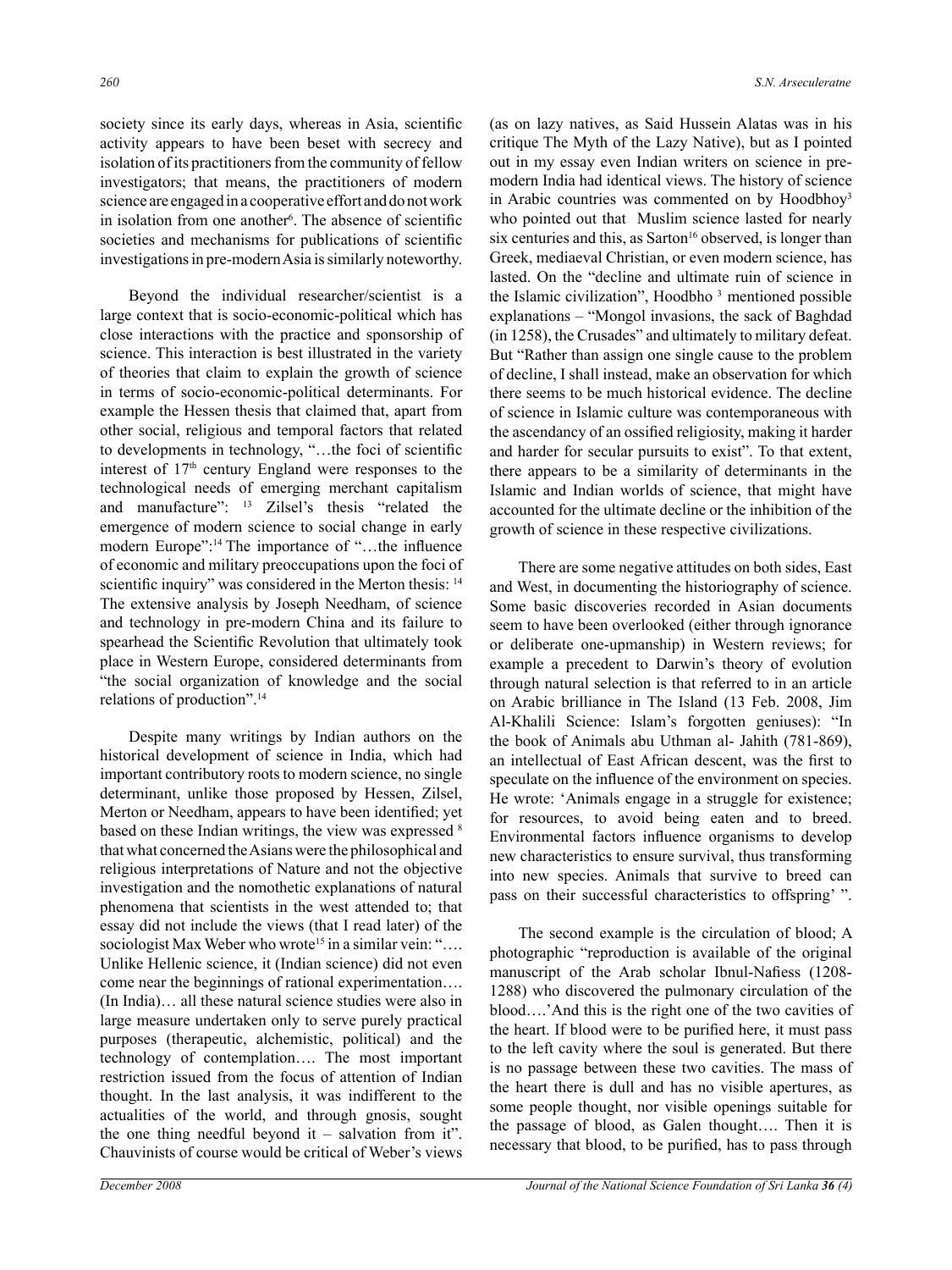the arterial vein to the lungs where it penetrates into its mass, mixes with air, and the better part of it is purified. It then passes into the venous artery to reach the left cavity of the heart' " (my emphasis). The coincidence of those views with the mechanics of the circulation in modern physiology is very striking.

On the other hand is chauvinism of Asian commentators who deliberately tend to swing the pendulum of balanced views to the side of Asian priority. I have not read a validation of an Indian view that G. Marconi of Italy picked up his idea of 'wireless' transmission when he visited Jagdish Chandra Bose in Bengal, India.

## **'***Science is public***':** *governance in science*

There are two levels at which the scientific enterprise could be regarded as being 'public'; the first is at the level of the community of peers who are made aware of the products of an individual's research and secondly at the level beyond, of society, governance and administration that includes financial sponsorship, and legal aspects including patent rights. The preceding discussion serves to remind us that beyond the creative scientist is a large world of other scientists and indeed the public in all its forms and the state – economic, political, administrative - which interact in the growth of science.

The historical perspectives described above have an important implication; in societies whose histories were not associated with the growth of modern science which was essentially a European phenomenon and is thus to some degree alien to those societies, education in science, the practice and utilization of science and its science-based technology require the direct participation of governance. This is achieved by explicit policies for science. In countries that were directly involved in the growth of modern science, their cultures are imbued with science in most of its dimensions; the degree of scientific literacy would of course vary with the degree of involvement of their citizens in science and science-based technology but explicit policies for science are restricted to special aspects such as military applications, defence, and space exploration.

# *The philosophy of science*

Modern Science is now such a complex intellectual activity, apart from its derivative technology, and interactions with a country's governance, that several sub-disciplines have evolved; these include the sociology of science and scientists, and the philosophy of science. When I wrote above that we are more-or-less illiterate in modern science, I referred to the virtual absence of a knowledge of the philosophy of modern science amongst the large majority of our 'scientists' and the teaching of this important discipline in undergraduate and postgraduate science education; item (1) in the third paragraph above illustrates this. Practising scientists are well aware of the need for proper controls in experimentation, more so in laboratory science as well as controlled observations in field research. Controls are one aspect of the idea of Causality in the philosophy of science. The importance of proper controls in laboratory science is the famous example of the alleged generation of energy by Pons and Fleishmann, by cold fusion. Bauer <sup>6</sup> criticised this report: "… but they had not, immediately upon observing the production of heat by the supposed fusion, run perhaps the most obvious control experiments – namely with ordinary (almost non-fusible) hydrogen in place of the (much more easily fusible) heavy stuff". The importance of the concepts of Causality and proper controls would dismiss the question (item 1 above) as arising from scientific illiteracy, noting however that even in the UK, there was journal correspondence on whether a practising scientist needs to know the philosophy of science; I think that question could be answered in the negative if one refers to the deeper and more controversial aspects of it such as whether Popper was right about falsification or the processes of scientific discovery, but few experienced researchers would deny the usefulness of an elementary knowledge of some topics in the philosophy of science.

Another example of an important topic in the philosophy of science is the relationship between Fundamental (Basic, Pure) Research and Applied Research. Ignorance of this relationship could severely damage the efforts of practising scientists through illinformed science-administration. It is not sufficiently appreciated, by both scientists but definitely more so by administrators and politicians that these two aspects of science in practice are complementary and mutually supportive; and that when attempting to research a new applied problem, say the suitability of food substrates for the accumulation of the potent cancer-producing agent aflatoxin, basic research for the determination of the dynamics of aflatoxin accumulation is first, necessary; this was proved by some research we did thirty years ago. Another example is of *Rhinosporidium seeberi* that causes a human disease that is difficult to manage. Before investigations were done on efficacious antimicrobial drugs, basic experimentation was done to identify the viable, generative bodies of this microorganism and then to develop a method for determining their viability. A good example of misplaced view on the superfluous role of basic research is that of a Sri Lankan Presidential Advisor on science whose comments were reported in the daily press (15 Dec, 2006, The Island)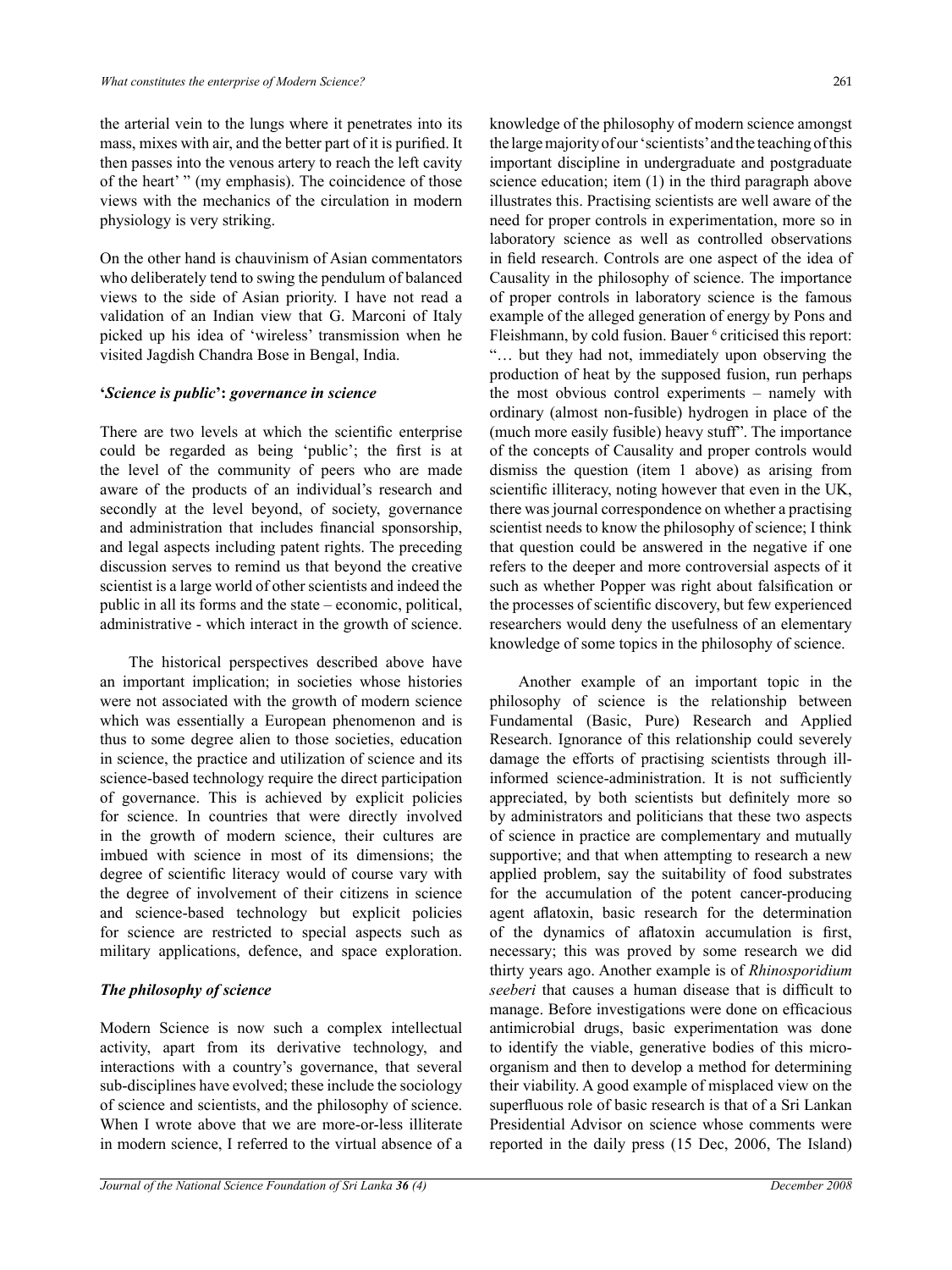"While pure research should not be eliminated totally, it is also necessary for the people, who pay, to feel that they are getting something in return". That such populism, coming from a scientist in administration, can be damaging was expressed by immunologist Gustav Nossal: "… a great deal of nonsense is talked about pure versus applied research. This can in fact do serious harm. There are certainly some people in universities who regard any experiment which has a motive beyond 'knowledge for knowledge's sake' as somehow inferior. Conversely in business and political circles, there are certain anti-intellectual elements that spoof any endeavour which does not lead to guaranteed practical results in a predictable time"17. To stress the point about the need for an understanding of elementary ideas of the philosophy of science, two examples can be quoted; (1) a disease that has been known since 1892 with its causative pathogen meticulously described and named in 1900 was reported by an author from a prestigious institute in India to be not an infective disease at all but one caused by excessive eating of tapioca (manioc) in poor tropical countries. This was a theoretical misconstruction and a distortion of Aristotelian logic. The second example was the identification of the causative pathogen of this disease, as a common bacterium found in all ground waters; this error, by the same author also resulted from ignorance of the laws of Causality. Both views were refuted by two workers in the same field, in the scientific press.

#### *Ingredients of the scientific enterprise*

I would consider that the indispensable ingredients of science in practice must include (a) the scientific attitude, also called the scientific temper; "…science is more an attitude than a method"18 , (b) motivation that arises internally and not through external coercion such as points for promotions; internal motivation is sponsored by a fascination for the subject and by adventurousness, (c) perseverance despite set-backs and failed experiments, (d) integrity in recording one's experimental work and references to prior work of other authors. When the methodologies of science are used for the exploration of anomalous phenomena, Ian Stevenson<sup>18</sup> suggested as dispensable ingredients, seven that are often held by practitioners of conventional science to be essential, notably repeatability, predictive capacity of theories, and quantitation. Stevenson's discussion<sup>18</sup> of the inadequacies of Popper's idea of falsification and other conventional criteria of scientific validity is recommended reading for young researchers.

### *The limitations of science*

Bewildered by the magnificent edifice that science is, and the technologies that were derived from it such as the

atomic bomb, some, especially the scientifically illiterate, are mesmerised to believe that it is so comprehensive and omnipotent as to be able to explain everything and that anything, an event or phenomenon, that cannot be explained by science is nonsense or doesn't exist. No idea could be more mistaken than this. It is however seldom conveyed to our students of natural science that being dependant on our senses and extensions to them, our scientific experience is necessarily limited; hence authoritative writings have as their title, the limitations of science. The abstract sciences of mathematics and even theoretical physics have as their only limitation, the limits of the human mind. Yet, some of Einstein's theories were experimentally validated after he formulated them. And this brings us to the mass of Anomalous phenomena of Nature that is discussed below.

#### *Scientific literacy*

This essay is littered with the words scientifically illiterate and literate. Scientific Literacy (SL) is a relatively recent concept after the better-known alphabetic literacy. Consideration of SL becomes necessary given the widely pervasive prevalence of science and its derivative technology in modern life. SL comprises a knowledge of how science has advanced, the nature of scientific inquiry, the factual content of science, the scientific attitude and an understanding of the interactions between science, society and government; 1 it was suggested that considerations of literacy in science need differentiation between Scientific Literacy of the scientific elite (SLe) and scientific literacy of the non-elite citizens (SLc). Measurements of the scientific literacy of the general population cannot be made through the use of questionnaires based on abstruse science that is known only by the elite scientist; for example the common manin-the street cannot be expected to know the Second Law of Thermodynamics (an error that I think, C. P. Snow made in discussing his The Two Cultures and a Second Look).

#### *Scientific publications*

The rapid growth of Modern Science over the last three or four centuries is explainable by the fact that empirical findings, and hypotheses, theories derived from them were published or communicated to fellow-researchers through learned societies, two early bodies of which are The Royal Society of London founded in 1660 and the French Academié Royale des Sciences. Bernal (quoted by Merton)19 wrote: "The growth of Modern Science coincided with a definite rejection of the ideal of secrecy". The reason is obvious; findings and their derivative hypotheses and theories must be re-investigated, verified,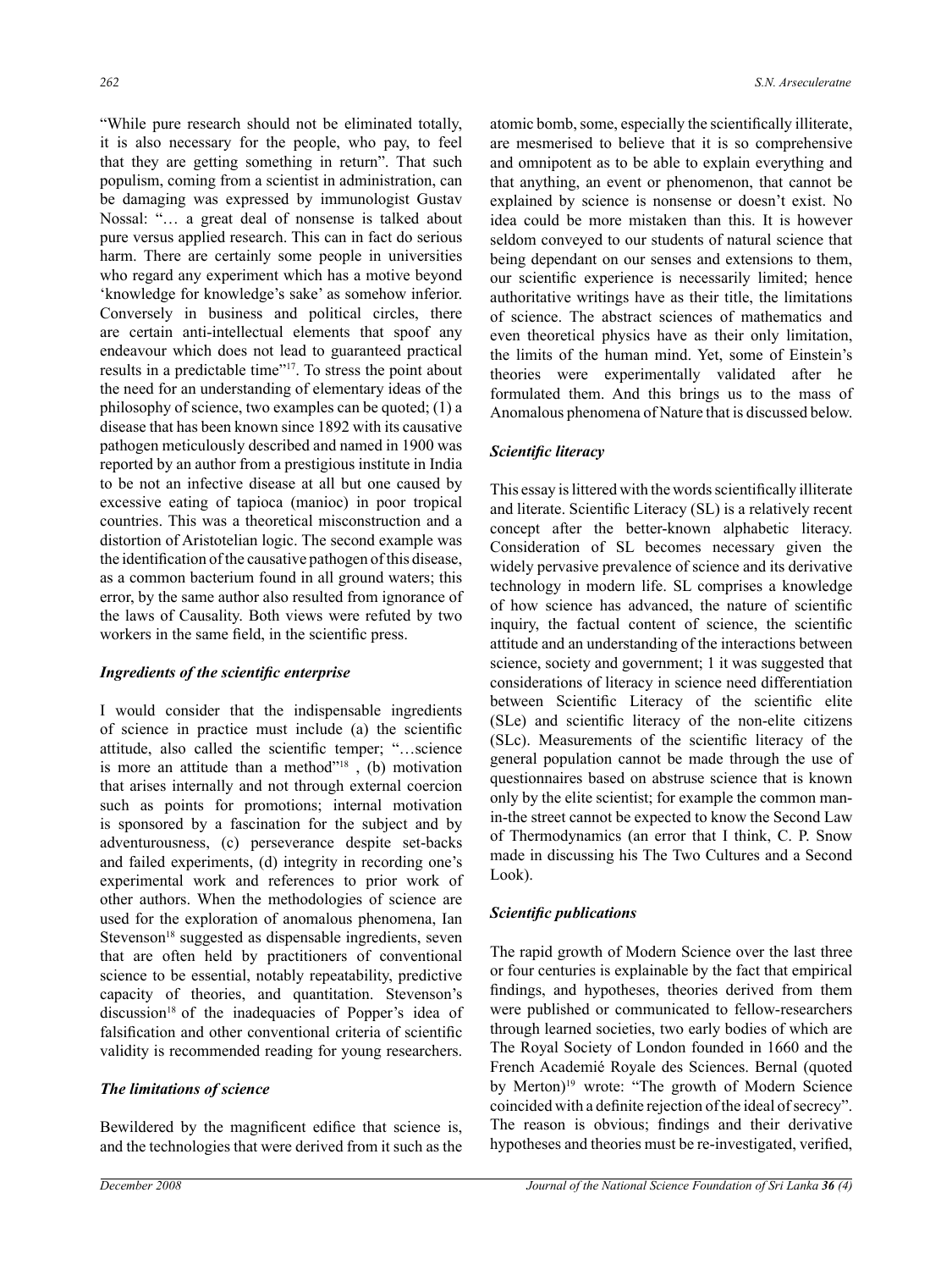or falsified (Karl Popper) if they are to be regarded as valid. The process through which findings are publicized is the peer-review process. Experts in the field comment on the submission and if it conforms to the conventional norms of scientific publications, they are published so that further research could be done and the original ideas validated or falsified. This peer-review process is one example of the general problem of Myth versus Reality; the Myth is that the review is objective and unbiased, especially as to the methods used and the validity of the conclusions in respect of the reported findings (but not on the validity of those conclusions themselves). This is sometimes not the case as reviewers are known to have refused to accept, or delayed publishing reported findings that contradicted their own findings or ideas. Re-submission is then made to another journal. Findings that are published without peer-review, by the author him(her)self suffer from the lack of credibility, except of course the unique example of Edward Jenner's findings on vaccination, that he published himself after they were rejected by The Royal Society, London. A less spectacular example is the investigation of the natural habitat of Rhinosporidium seeberi that was unknown for 105 years; a non-peer reviewed, self-publication attempted to show that the habitat was ground water, but that article has never been quoted in reviews because it lacked the process of peer-review. Contrary to this Myth of peer-review is the Reality that this process could, on the other hand, be obstructive; Horrobin<sup>20</sup> wrote: "This is by no means a complete list of all the examples of which I am aware of situations in which peer review has delayed, emasculated or totally prevented the publication and investigation of potentially important findings". An excellent example <sup>18</sup> is the rejection, quoted above, by the prestigious Royal Society of London, of Edward Jenner's submission on vaccination. But yet, peer-review is the only process we have for screening submissions on scientific research; in that respect it resembles Democracy which is full of pitfalls but is the only reasonable process we have for governance.

My experience with several so-called prestigious journals abroad is remarkably similar. I had enough examples of carelessness, bias or prejudice, ignorance on the part of reviewers of our submissions, to the extent that I was compelled, in 1982, to write to Dr. Robert A. Day, then in charge of the Publishing Division of the American Society for Microbiology who authored a useful book how to write and publish a scientific paper, giving him five examples of errant but so-called prestigious western journals. I told him the inevitable result would be that authors in Asia, for example, would increasingly prefer submitting to regional journals. Indeed a recent editorial of the Indian Journal of Medical Research was titled Time to Publish in India – movement. It published my reply that was in total agreement. Over the last year, I have had four invitations from publishers in the West to submit research articles to their journals, probably apprehensive of a falling number of submissions. This brings me to the troublesome question of Citation Indices and Impact Factors. The sequence- high Impact Factor journals = prestigious journals = good quality journals = western journals = high Impact Factor journals-, has become a tautology from which local science administrators in science-based institutions and universities, or even researchers, have not freed themselves. More credit, for promotions and appointments, or recognition is given to publications in these allegedly prestigious, foreign journals that leave local or regional journals starved not only of good quality articles but more importantly of the opportunity to improve their standards. A perceptive article in a western journal referred to this obsessive disease concerning Impact Factors, as Impactitis <sup>21, 22</sup>.

The style of writing of research papers in science is well known to be in the format, for most journals, of Introduction, Materials and Methods, Results, Discussion, with the acronym IMRAD. Medawar 23 wrote an essay at the philosophical and conceptual level of documentation of scientific work – Is the scientific paper a fraud? In his characteristic incisive, analytical style he argued that the IMRAD format is not the sequence used by a creative scientist to describe the tortuous ways through which he conceptualized the problem and then explored it. But I would think that contemporary science-writing is quite unlike the literary work of poets and the literati, or even of scientific writings of several decades ago, a difference that is expressed as scientific prose and emotive prose respectively. We need not go into justifications of the reasons for that difference.

# *Science in India*

A lesson for administrators of science, especially in Sri Lanka, is the status of science in India. Jawaharlal Nehru, the father of modern India was a Natural Science Tripos student at Cambridge, UK. He initiated the coordinated planning and implementation of policies for science in India and his statement of 1958 to the Indian parliament on a policy for science, is a classic in the proper administration and planning for the development of science. The contemporary results of his efforts are seen in the prestigious Indian Institutes of Science and the Indian Institutes of Technology. The important science journal Nature carried a review titled Excellence in the midst of poverty.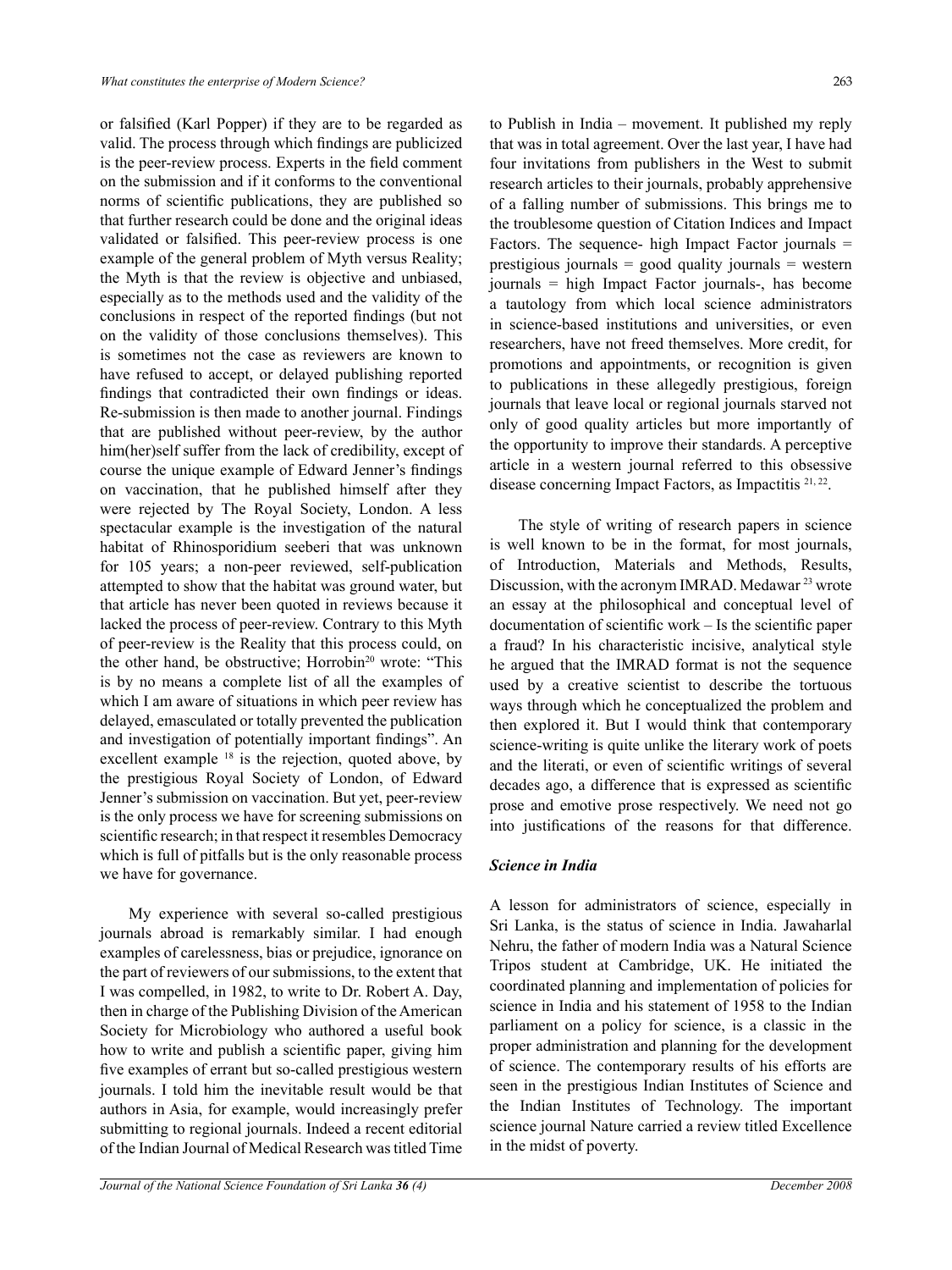It was Nehru who first used the phrase Scientific Temper for the state of mind on which firmly depends the successful pursuit of science; a synonym is the Scientific Attitude. It is to the credit of the population of literate scientists in India that even as late as the 1980s there was a vibrant debate in the Indian press, on Scientific Temper.

#### *The nuts-and-bolts of science in practice*

If the practice of science in the visible parts of the spectrum is dependent on our senses and extensions to them, it is necessary to understand the functioning of these extensions and to keep them in proper working order, lest we get flawed results. This topic involves (a) the structure and theoretical bases of instruments; (b) calibration; (c) servicing, maintenance and repair. A glaring example of the ruination that results from ignorance of the structure and functioning of apparatus and instruments is that of a post-graduate research student who autoclaved, and thereby destroyed, five automatic pipettes made of hard plastic, each costing about a lakh of rupees.

Another set of tools comprises statistical packages and experts on statistics who need to be consulted during the planning of research design and not after obtaining, perhaps flawed, results. Analysis of results is the next step that might need statistical treatment.

# *Anomalous phenomena of Nature, beyond the visible spectrum of conventional science*

There are as yet unexplained phenomena, such as anomalous cognition. Pressing my analogy further, these grey or dark areas on which insufficient or no light has yet been shed, are analogous to the infra-red or ultraviolet regions and beyond of the electromagnetic spectrum that are not directly experienced except through instruments or sensors. It is the business of literate scientists to attempt to explore and unravel them and not to dismiss them as nonsense.

These have to be considered because persons with a smattering but undigested knowledge of modern science are not uncommon and they pronounce pseudointellectual denials that these phenomena exist; these persons exist in the West but more prominently in Asia to judge from their writings as in a raging debate in the Indian press some years ago. In a previous commentary on scientific approaches to investigation of anomalous phenomena, I listed skeptics as follows: (a) religious bigots whose inflexible conditioning to religious dogma prevents their acceptance of any phenomena or ideas outside their dogmatic world-view, (b) scientifically

illiterate persons who are unaware of the limitations of science, (c) Marxists to whom nothing exists outside their materialism, (d) incorrigible skeptics like the critic in the audience of a magic show (in Stephen Leacock's funny story, The Conjurer) who believed that every trick the magician did was with something up his sleeve, (e) the genuine skeptic who, in the frame of mind of Michael Shermer, needs more evidence; Shermer suggested that while total gullibility and inflexible skepticism are both undesirable and obstructive, what is required is a fine balance between the two, if valid knowledge is to advance. Bauer's <sup>6</sup> list of skeptics included: "...atheists, secular humanists, Marxists and other such ideologues...".

Of these categories, the ignorant or illiterate ones are harmless though irritating. The dangerous ones are the half-baked, arrogant pseudo-scientists who through a professed superiority and bravado through the alleged practice of this great edifice of Science, threaten the advance of science into unchartered territories. Take two sets of comments on the investigation of anomalous phenomena: (a) the report of Utts 24 An assessment of the evidence for psychic functioning: The primary work examined in this report was (US) government sponsored research conducted at Stanford Research Institute, later known as SRI International, and at Science Applications International Corporation, known as SAIC….. Using the standards applied to any other area of science, it is concluded that psychic functioning has been well established. The statistical results of the studies examined are far beyond what is expected by chance. Arguments that these results could be due to methodological flaws in the experiments are soundly refuted. Effects of similar magnitude to those found in government-sponsored research at SRI and SAIC have been replicated at a number of laboratories across the world. Such consistency cannot be readily explained by claims of flaws or fraud…. (b) Similar comments were made by an independent commentator in the prestigious British science journal New Scientist (Jan 17, 1998): "Parapsychology, widely dismissed as a sloppy pseudoscience, makes far more use of rigorous experimental methods than other scientific disciplines, according to a study of the prevalence of "blind" methodology in research". That comment is in line with Laplace's view<sup>18</sup>: "... we ought to examine them [inexplicable phenomena] as much the more scrupulously as it appears the more difficult to admit them" and with that of Margenau:<sup>25</sup> "Acquaintance with some of the active researchers in the field of psychical research has given me an extremely high regard for their ability to judge evidence and detect deception, an ability which I have at times found wanting among friends in the physical sciences where, because of greater stability of knowledge, it is no longer needed".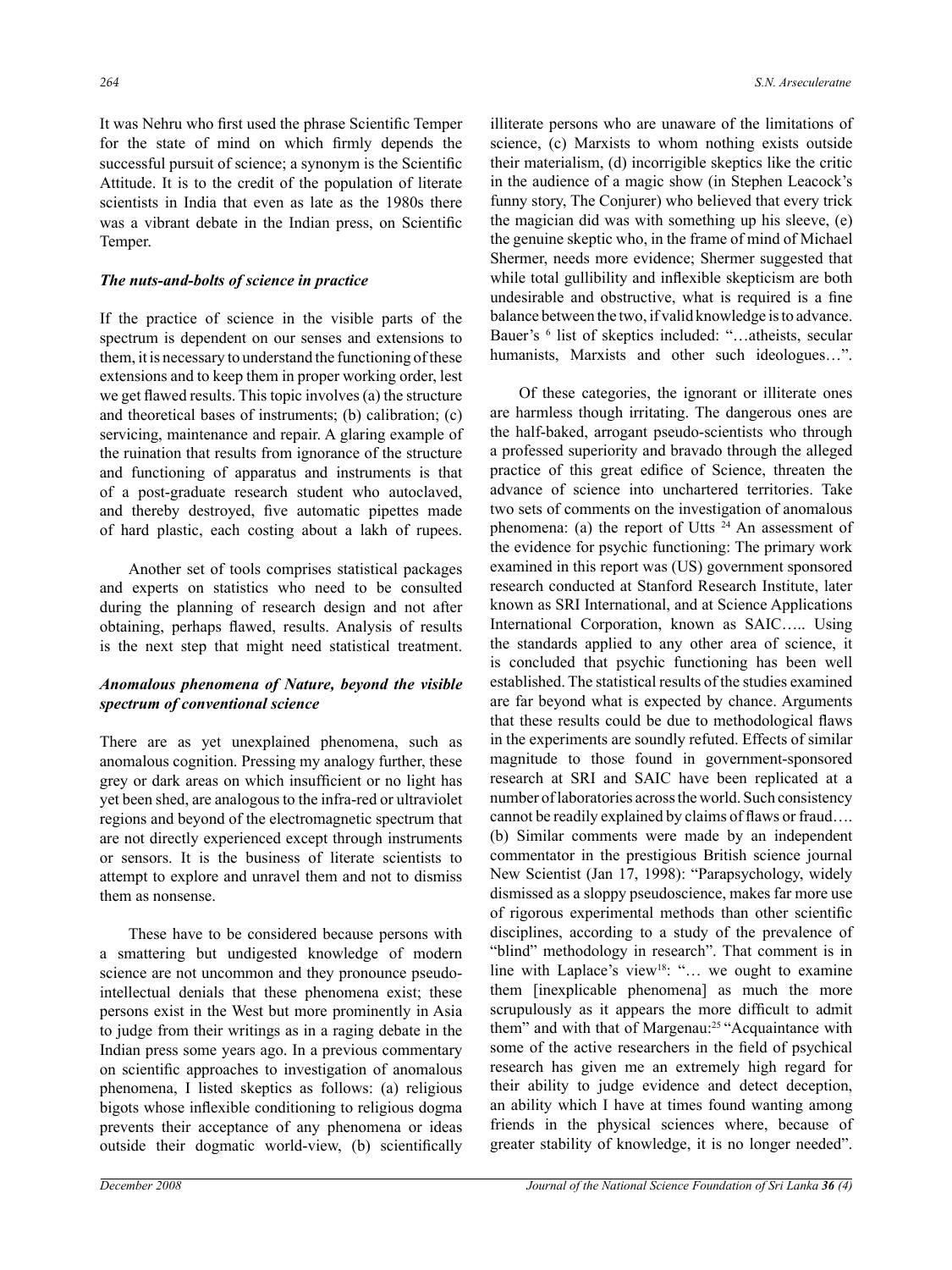Brian Josephson, Nobel Laureate in physics and a 'believer' in the paranormal, in an interview for New Scientist (9 Dec. 2006) said in reply to the question "Why did you decide to give up your highly successful work on superconductors?": Answe- "I started to feel there was more to reality than conventional science allowed for, and some interesting ideas that it hadn't got around to investigating such as altered states of consciousness. At a conference in Toronto I saw demonstrations of psychokinesis – the influence of mind on matter – and it all pointed to some extension of what science knows at this time".

When I attempted to discuss Josephson's views with a visiting US 'academic', versed in the sphere of religion rather than of science, and who yet gave a series of lectures on "Religion and Science" in Peradeniya, retorted: "Nobel Prize winner, so what?". So scientific illiteracy is not a monopoly of Asians. Stevenson, the pioneer of studies on reincarnation wrote an important essay18 on the features that are essential to research on what is unconventional to modern science, i.e. paranormal or anomalous phenomena; he listed eight features. The inflexible, scientifically illiterate skeptics would do well to remember Laplace's comment: 18 ".We are so far from knowing all the forces of Nature, and the processes, that it would show little wisdom to deny phenomena just because we cannot explain them in the present state of our knowledge". A comment from the leading British neurophysiologist Russell Brain 26 was: "The possibility that we may here be touching the fringe of knowledge of which we have little apprehensions is suggested by telepathy, extra-sensory perception and mystical experiences, all of which many reject because they appear to conflict with our existing scientific concepts of the universe, but which nevertheless demand open-minded investigation"

Utts<sup>24</sup> continued: "There is little benefit to continuing experiments designed to offer proof, since there is little more to be offered to anyone who does not accept the current collection of data".

I would even make a bold prediction; the next major 'paradigm shift' in science will be the understanding of some paranormal phenomena and establishment of their nomothetic bases. That expectation is in line with that of Margenau<sup>25</sup>, Professor of Physics at Yale University, USA: "Today we know that there are many phenomena on the fringe, at the periphery of present-day science, which are not yet understood, which are still obscure, but which will nevertheless be encompassed by the scientific method and by scientific understanding in the future".

In consideration of what was stated in this essay, I might be justified in concluding that what characterizes the magnificence or grandeur of the edifice of science lies as much in its impressive content, as in the philosophical debate that it engenders on its content and methods.

# **CONCLUSION**

Having considered the scope of Modern Science, it was a source of frustration to me that efforts to have a comprehensive treatment of science, especially of medical science that I am primarily concerned with, introduced into the undergraduate or even postgraduate curriculum, have failed; but it is encouraging to hear that the new undergraduate medical curricula in the Universities of Peradeniya and Ruhuna, Sri Lanka have made some efforts to address this venture, by incorporating disciplines conventionally belonging to the Humanities – sociology and anthropology, the foundations of ethics, traditional medicine into their undergraduate curricula while the Open University of Sri Lanka includes the philosophy of science. The second area in which teaching of science in Sri Lanka has faltered is in the integration of the different disciplines in science. Striking examples of interdisciplinary integration are the exploration of the brain by physiologists (neurology, anatomy) and correlation of these findings with the activity of the mind (psychology, philosophy) by Newberg, D'Aquili & Rause  $27$ , and the neurophysiological explanation of the mechanism of the hitherto bewildering acupuncture, invoking the release of endorphins and the gate theory of neural blockade.

A radical re-orientation of the teaching of science at all levels in Sri Lanka is long overdue.

# **References**

- 1. Arseculeratne S.N. (1997). Science and technology education and scientific literacy in Sri Lanka: concepts and problems. In: *Innovations in Science and Technology Education.* (Eds. E. W. Jenkins & David Layton) vol. **VI**, pp. 251 – 270. United Nations Educational, Scientific and Cultural Organization, Paris.
- 2. Popper Karl R. (1963). *Conjectures and Refutations*. Routledge & Kegan Paul, London.
- 3. Hoodbhoy Pervez (1992). *Islam and Science: Religious Orthodoxy and the Battle for Rationality*. Abdul Majeed & Co., Kuala Lumpur.
- 4. Iqbal M.C.M. (2008). Falsifiability of theories in the biological sciences. *Ceylon Journal of Science* (Biological Sciences) **36**(2): 127–134.
- 5. Kuhn Thomas S. (1970). *The Structure of Scientific Revolutions.* University of Chicago Press, Chicago, USA.
- 6. Bauer H.H. (1994). *Scientific Literacy and the Myth of the Scientific Method*.University of Illinois Press, Urbana, Illinois, USA.